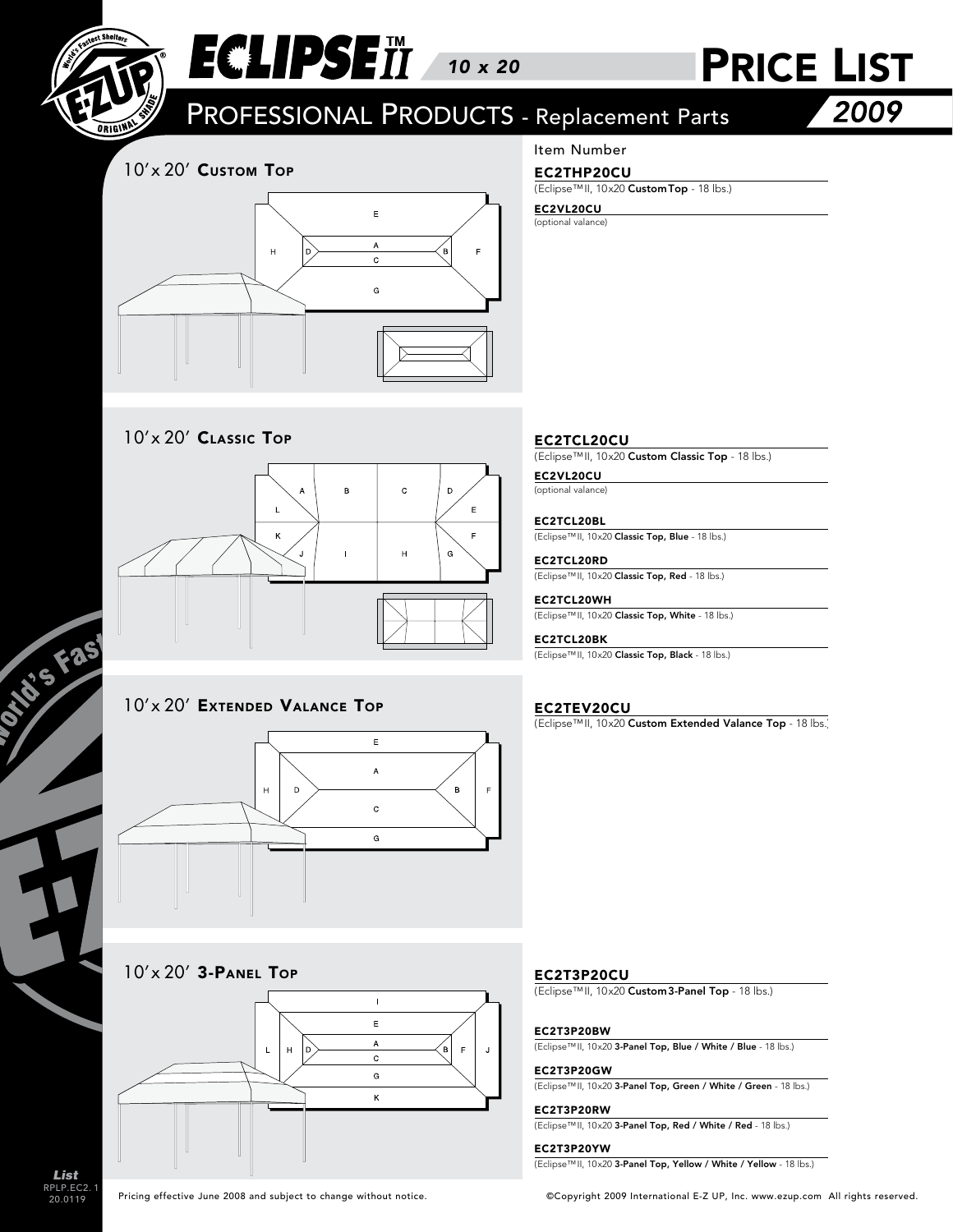

RPLP.EC2. 20.0119 2 List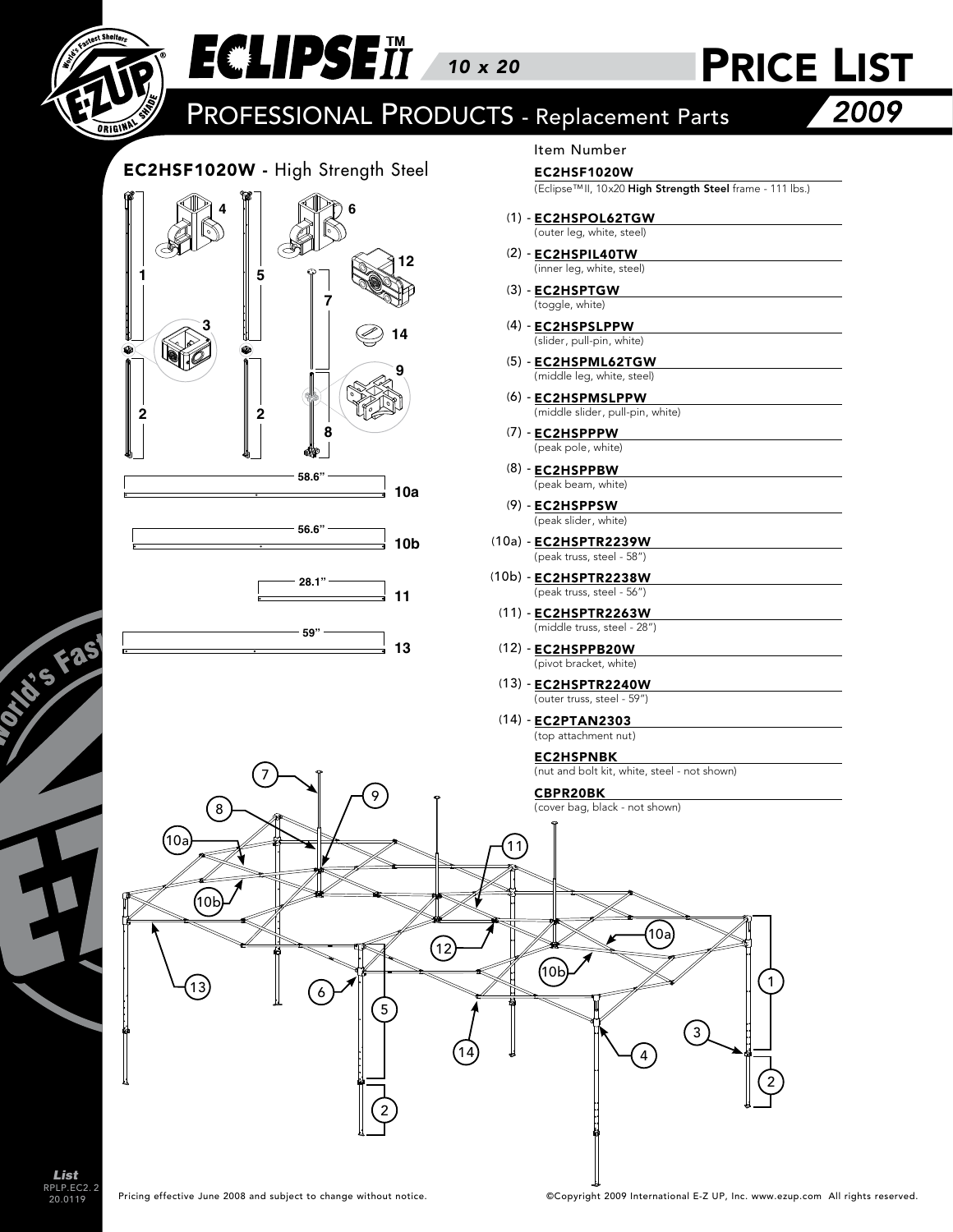

RPLP.EC2. 20.0119 3 List